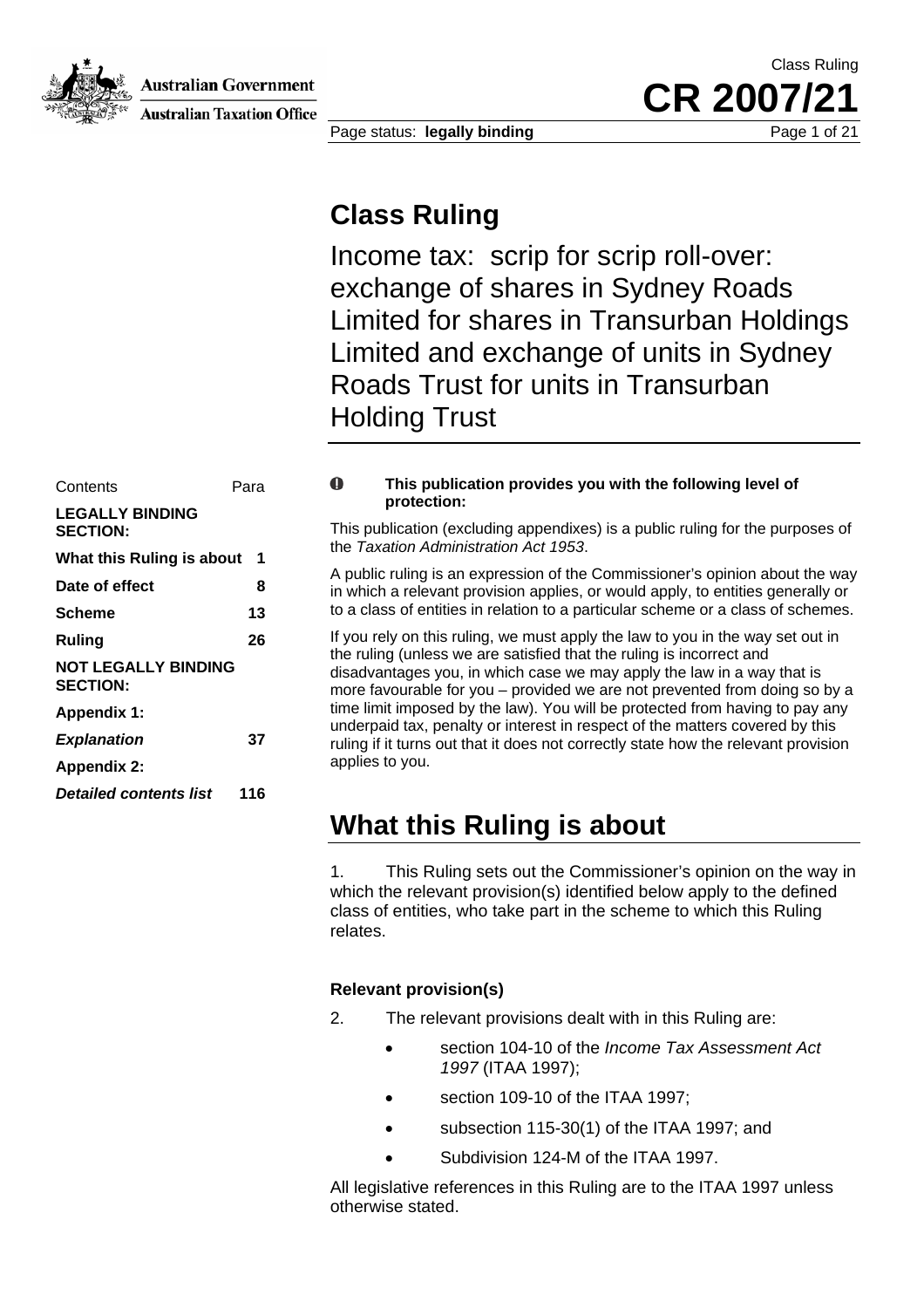Page 2 of 21 **Page status: legally binding** 

#### **Class of entities**

**CR 2007/21**

Class Ruling

3. The class of entities to whom this Ruling applies is the holders of the Sydney Road Group (SRG) stapled securities (consisting of a share in Sydney Roads Limited (SRL) and a unit in Sydney Roads Trust (SRT)) who:

- (a) participate in the arrangement that is the subject of this Ruling;
- (b) hold their SRL shares on capital account;
- (c) hold their SRT units on capital account;
- (d) dispose of their SRL shares and receive shares in Transurban Holdings Limited (THL) and Transurban International Limited (TIL);
- (e) dispose of their SRT units and receive units in Transurban Holdings Trust (THT); and
- (f) are 'residents of Australia' within the meaning of that expression in subsection 6(1) of the *Income Tax Assessment Act 1936*.

#### **Qualifications**

4. The Commissioner makes this Ruling based on the precise scheme identified in this Ruling.

5. The class of entities defined in this Ruling may rely on its contents provided the scheme actually carried out is carried out in accordance with the scheme described in paragraphs 13 to 25 of this Ruling.

6. If the scheme actually carried out is materially different from the scheme that is described in this Ruling, then:

- this Ruling has no binding effect on the Commissioner because the scheme entered into is not the scheme on which the Commissioner has ruled; and
- this Ruling may be withdrawn or modified.

7. This work is copyright. Apart from any use as permitted under the *Copyright Act 1968*, no part may be reproduced by any process without prior written permission from the Commonwealth. Requests and inquiries concerning reproduction and rights should be addressed to:

> Commonwealth Copyright Administration Attorney General's Department Robert Garran Offices National Circuit Barton ACT 2600

or posted at: http://www.ag.gov.au/cca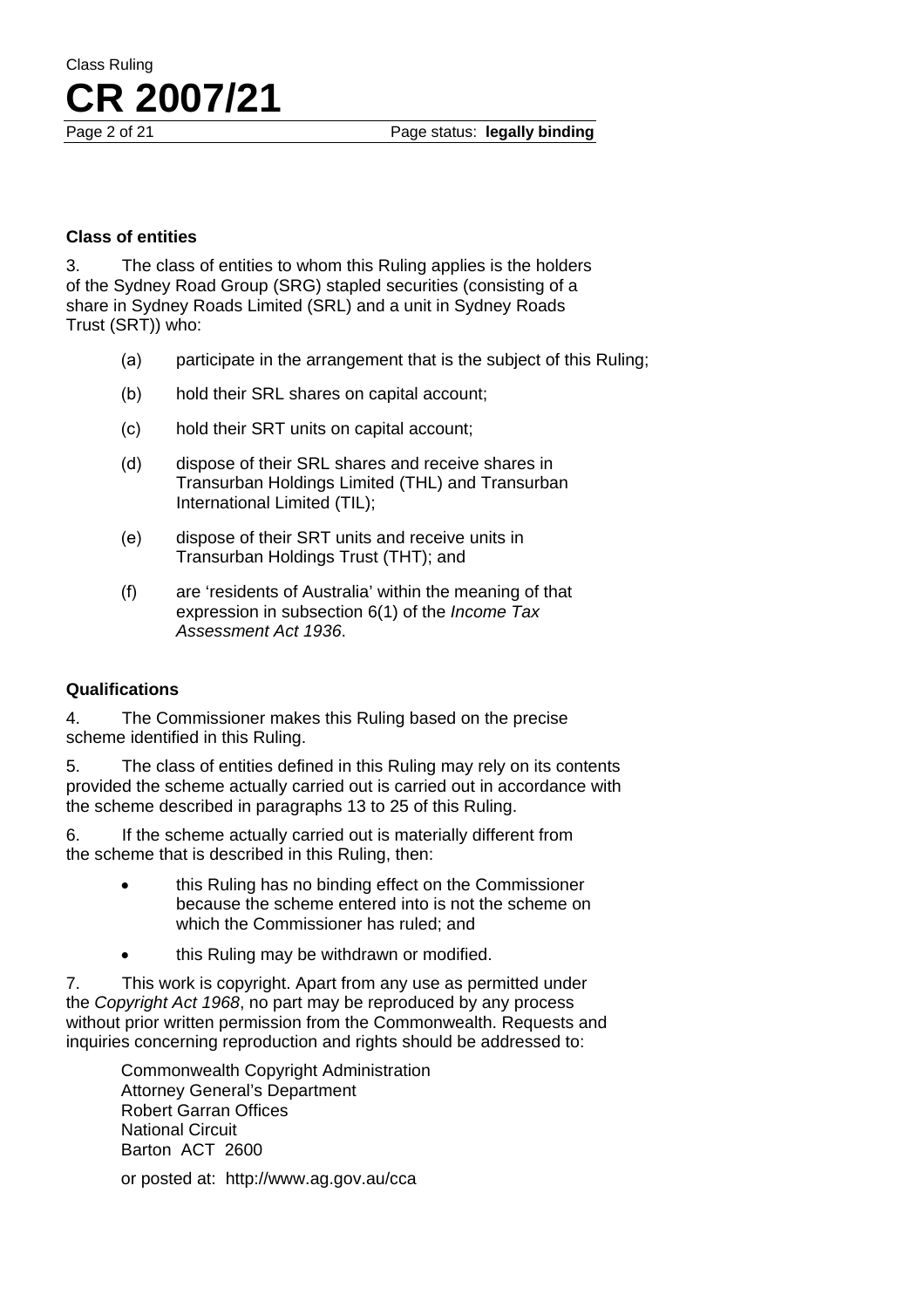Page status: **legally binding** Page 3 of 21

**CR 2007/21**

Class Ruling

### **Date of effect**

8. This Ruling applies from 1 July 2006 to 30 June 2008. However, the Ruling continues to apply after this date to all entities within the specified class who entered into the specified scheme during the term of the Ruling, subject to there being no change in the scheme or in the entities involved in the scheme.

9. The Ruling does not apply to taxpayers to the extent that it conflicts with the terms of settlement of a dispute agreed to before the date of issue of the Ruling. Furthermore, the Ruling only applies to the extent that:

- it is not later withdrawn by notice in the *Gazette*; or
- the relevant provisions are not amended.

10. If this Class Ruling is inconsistent with a later public or private ruling, the relevant class of entities may rely on either ruling which applies to them (item 1 of subsection 357-75(1) of Schedule 1 to the *Taxation Administration Act 1953* (TAA)).

11. If this Class Ruling is inconsistent with an earlier private ruling, the private ruling is taken not to have been made if, when the Class Ruling is made, the following two conditions are met:

- the income year or other period to which the rulings relate has not begun; and
- the scheme to which the rulings relate has not begun to be carried out.

12. If the above two conditions do not apply, the relevant class of entities may rely on either ruling which applies to them (item 3 of subsection 357-75(1) of Schedule 1 to the TAA).

### **Scheme**

13. The following description of the scheme is based on information provided by the applicant. The following documents, or relevant parts of them form part of and are to be read with the description:

- (a) Class Ruling application dated 19 December 2006 from PricewaterhouseCoopers;
- (b) Transurban Group (Transurban) Bidder's Statement dated 21 December 2006;
- (c) Joint Bidding Agreement between THL, Transurban Infrastructure Management Limited (TIML) as the responsible entity for THT and Transurban Investments Pty Ltd (TI Pty Ltd);
- (d) THT Constitution as at December 2006;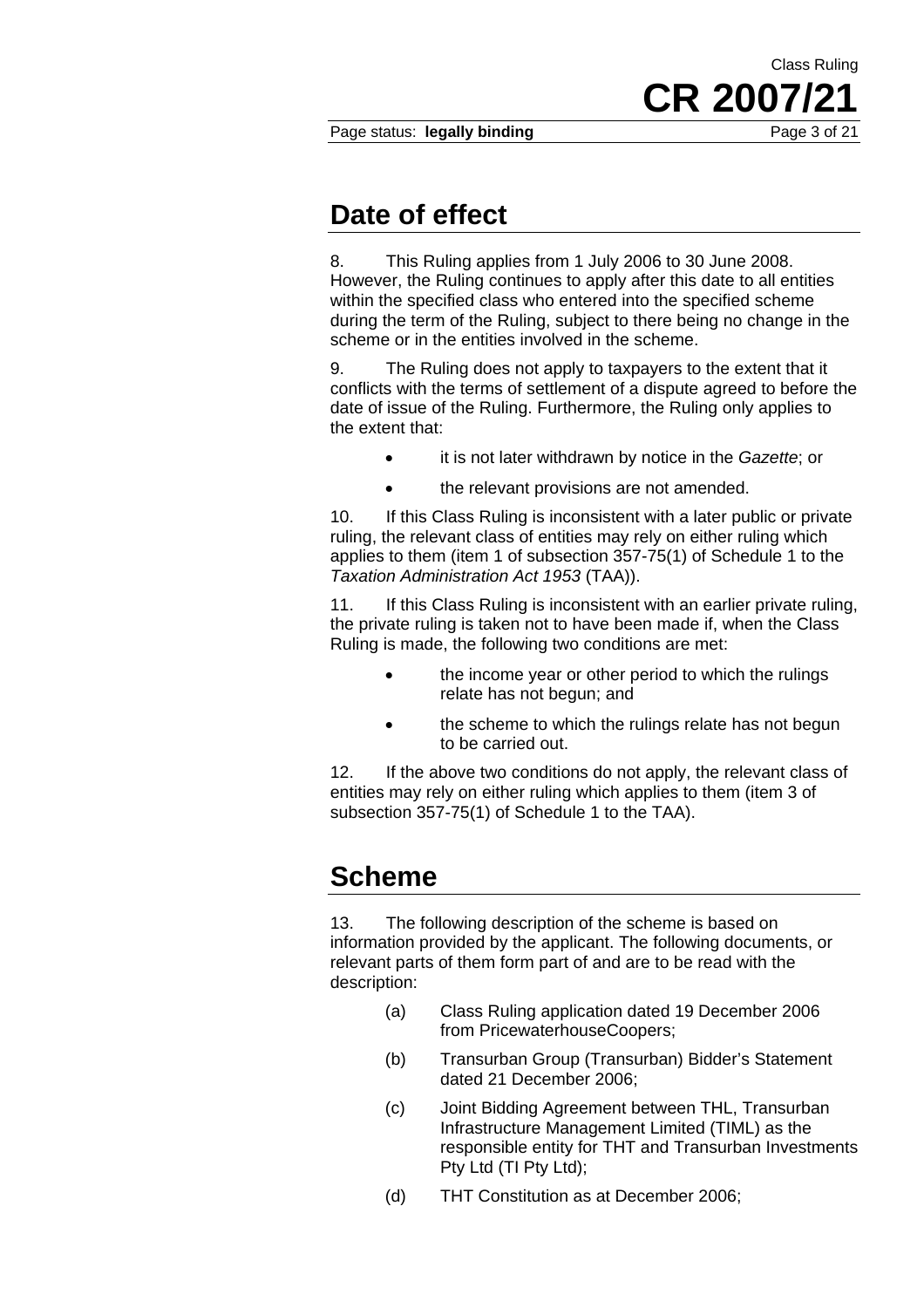

Page 4 of 21 Page status: **legally binding** 

- (e) SRT Constitution provided on 19 December 2006; and
- (f) e-mails from PricewaterhouseCoopers from 9 January 2007 to 1 March 2007.

**Note:** certain information received from PricewaterhouseCoopers has been provided on a commercial-in-confidence basis and will not be disclosed or released under the Freedom of Information legislation.

#### **Details of the takeover offer**

14. The arrangement that is the subject of this Ruling involves the acquisition of the shares in SRL by THL and the acquisition of the units in SRT by TIML as the responsible entity for THT.

15. On 14 December 2006, Transurban announced a scrip takeover offer (the Offer) to acquire the stapled securities in SRG.

16. Under the Offer dated 21 December 2006, a SRG stapled security holder could choose as their Offer consideration either:

- the All Scrip Alternative of 1 share in THL and 1 share in TIL for every 5.7 SRL shares and 1 THT unit for every 5.7 SRT units; or
- the Cash Pool Alternative, where depending on the level of acceptance of the All Scrip Alternative, the SRG stapled security holder will receive either all cash consideration (up to \$1.32 per SRG stapled security) or a combination of cash and Transurban stapled securities for every SRG security held by the SRG stapled security holder.

A Transurban stapled security is a triple stapled security comprising a THL share, a TIL share and a THT unit.

17. If the SRG stapled security holder accepts the Offer and does not make an election, the SRG security holder will receive the All Scrip Alternative.

18. The Offer period commenced on 18 January 2007.

19. A SRG stapled security holder will be issued new Transurban stapled securities when they enter into a contract accepting Transurban's Offer. The contract date is:

- where the Offer is accepted prior to Transurban achieving the requirements to make the Offer unconditional, when the Offer becomes unconditional;
- for a SRG stapled security holder who accepts the Offer on or after the date when the Offer becomes unconditional, when the Offer is accepted; and
- for a SRG stapled security holder whose shares are compulsorily acquired, when those shares are compulsorily acquired by Transurban.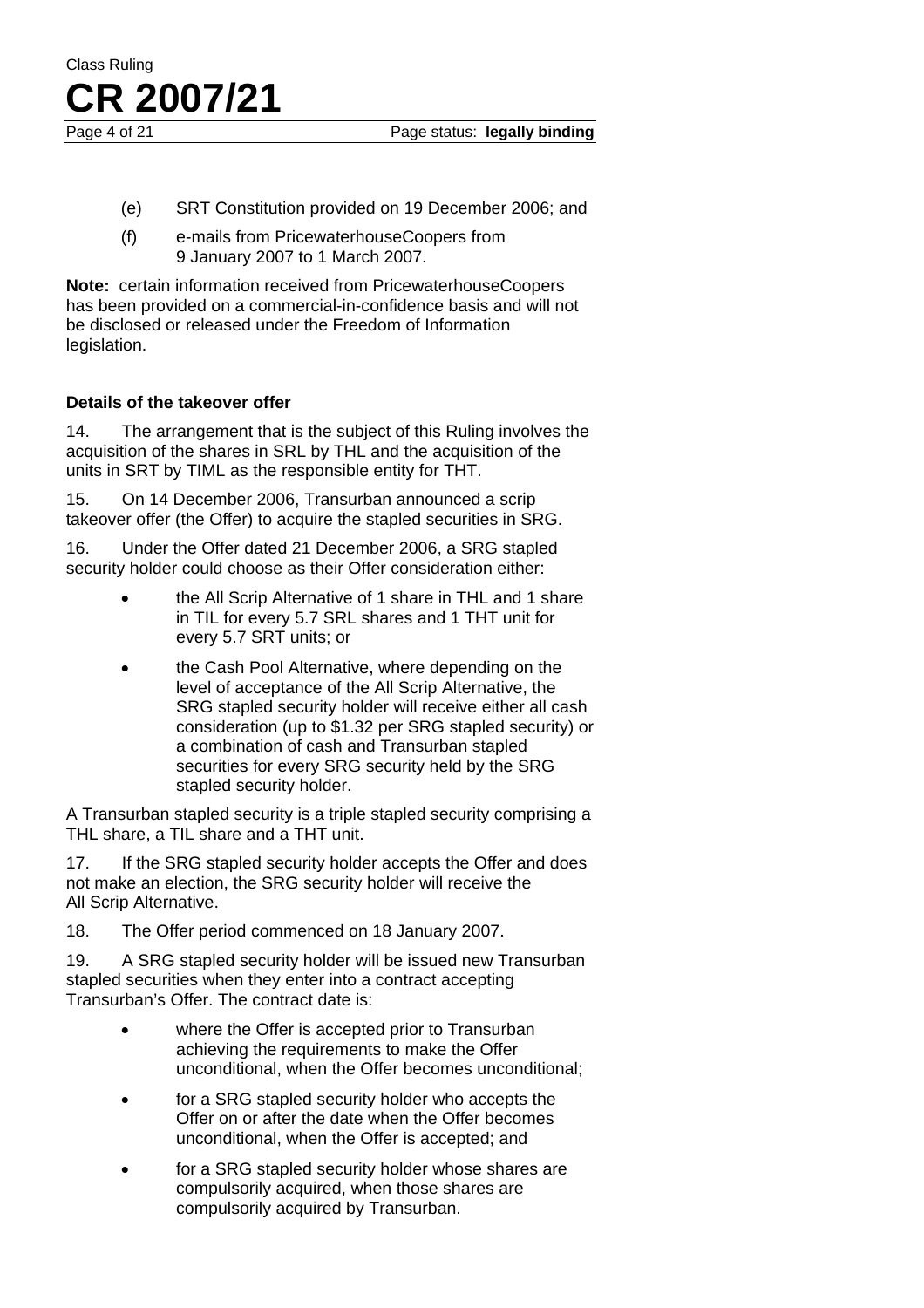Page status: **legally binding** Page 5 of 21

**CR 2007/21**

Class Ruling

20. The Bidder's Statement contains separate offers under which THT offers to acquire SRT units in exchange for THT units and THL offers to acquire SRL shares in exchange for THL shares. However, for simplicity this ruling refers to them collectively as the Offer.

#### **Completion of the Offer**

21. THL and TIML, as the responsible entity for THT, have appointed TI Pty Ltd as nominee to effect the Offer. TI Pty Ltd will:

- hold the SRL shares absolutely for THL and act as directed by THL in respect of those SRL shares; and
- hold the SRT units absolutely for TIML, as the responsible entity for THT, and act as directed by TIML in respect of those SRT units.

22. At the close of the Offer, if Transurban holds more than 90% but less than 100% of SRG stapled securities, the remaining SRG stapled securities will be compulsorily acquired by TI Pty Ltd on terms consistent with the Offer.

23. Subsequent to the compulsory acquisition SRG securities will be delisted and unstapled. The SRL shares held by TI Pty Ltd will be transferred to THL and the SRT units held by TI Pty Ltd will be transferred to TIML, as the responsible entity for THT.

#### **Other aspects of the Offer**

24. At present, no SRG security holder is either a 'significant stakeholder' or 'common stakeholder' within the meaning of those terms in Subdivision 124-M.

25. All ordinary shares and units on issue in SRG were acquired after 20 September 1985 (that is, there are no pre-CGT SRG stapled securities on issue).

### **Ruling**

#### **Disposal of SRL shares and SRT units**

26. CGT event A1 happens as a result of a SRL shareholder or a SRT unit holder disposing of a SRL share or a SRT unit, respectively, under the Scheme (section 104-10).

- 27. CGT event A1 happens to a SRG stapled security holder:
	- in cases where the Offer is accepted prior to Transurban achieving the requirements to make the Offer unconditional, CGT event A1 happens when the Offer becomes unconditional (subsection 104-10(3));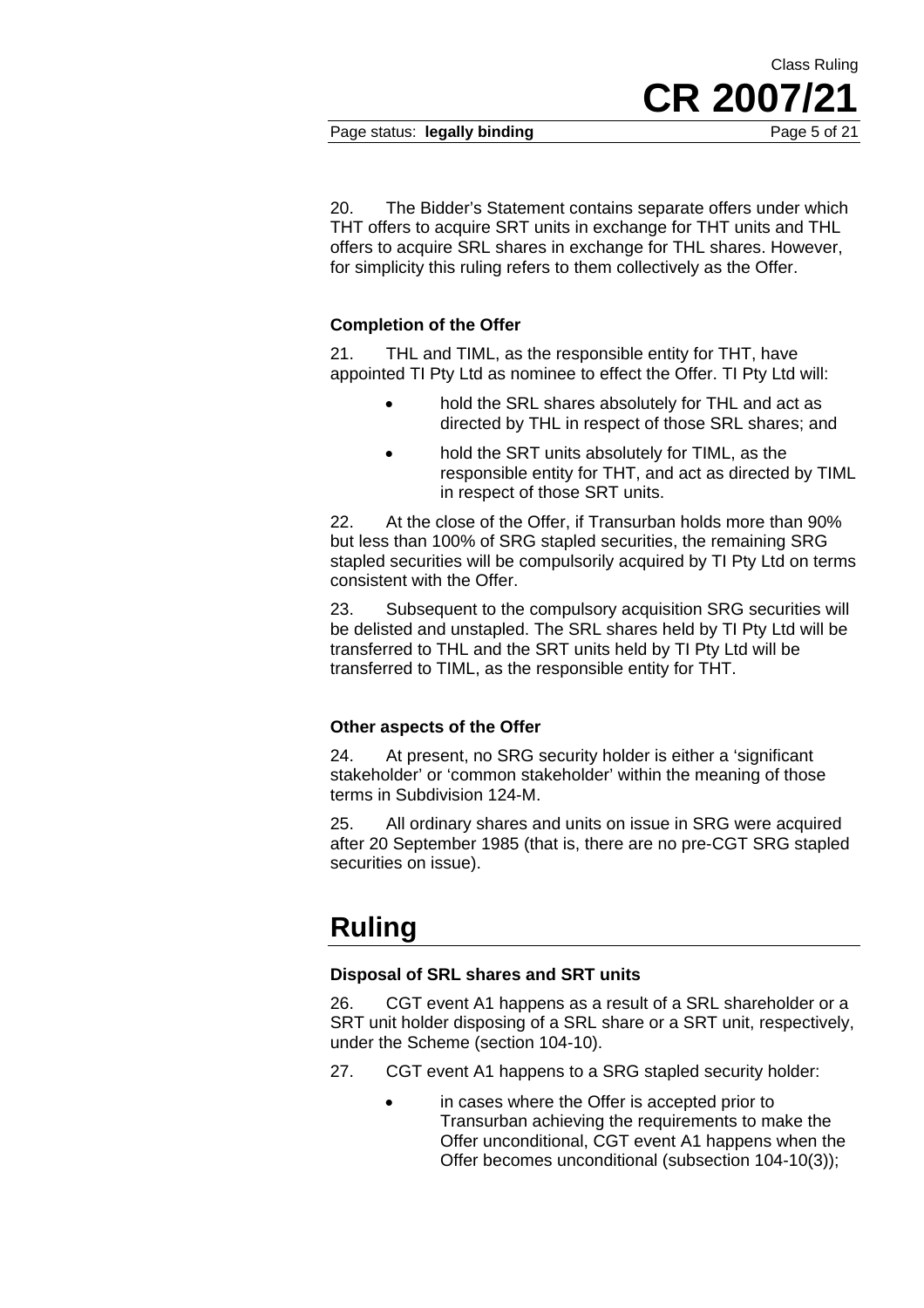Page 6 of 21 **Page status: legally binding** 

- for a SRG stapled security holder who accepts the Offer on or after the date when the Offer becomes unconditional, CGT event A1 happens when the Offer is accepted (subsection 104-10(3)); and
- for a SRG stapled security holder whose shares are compulsorily acquired, CGT event A1 happens when those shares are compulsorily acquired by Transurban (subsection 104-10(6)).

28. A SRL shareholder will make a capital gain from CGT event A1 happening if the capital proceeds for a SRL share exceeds the cost base of the SRL share. The SRL shareholder will make a capital loss if the capital proceeds are less than the share's reduced cost base (subsection 104-10(4)).

29. A SRT unit holder will make a capital gain from CGT event A1 happening if the capital proceeds for a SRT unit exceed the cost base of the SRT unit. The SRT unit holder will make a capital loss if those capital proceeds are less than the unit's reduced cost base (subsection 104-10(4)).

#### **Acquisition date of the new Transurban stapled securities**

30. The acquisition date of the new Transurban stapled securities is the date the contract is entered into (item 2 of the table in section 109-10).

31. For SRG stapled security holders who choose scrip for scrip roll-over, the acquisition date of their new Transurban stapled securities for CGT discount purposes is the date that they acquired the corresponding SRG stapled securities that they disposed of for the relevant new Transurban stapled securities (item 2 of the table in subsection 115-30(1)).

#### **Availability of scrip for scrip roll-over**

32. SRL shareholders, to the extent they receive THL shares in exchange for their SRL shares, and SRT unit holders, to the extent they receive THT units in exchange for their SRT units, are eligible to choose scrip for scrip roll-over under the arrangement if:

- (a) they acquired their SRL shares or SRT units on or after 20 September 1985 (paragraphs 124-780(3)(a) and 124-781(3)(a));
- (b) apart from the roll-over under Subdivision 124-M, they would make a capital gain from the CGT event A1 that happened to their SRL shares or SRT units (paragraphs 124-780(3)(b) and 124-781(3)(b)); and
- (c) they could not disregard (except because of a roll-over) any capital gain they might make from a replacement THL share or THT unit (paragraph 124-795(2)(a)).

**CR 2007/21**

Class Ruling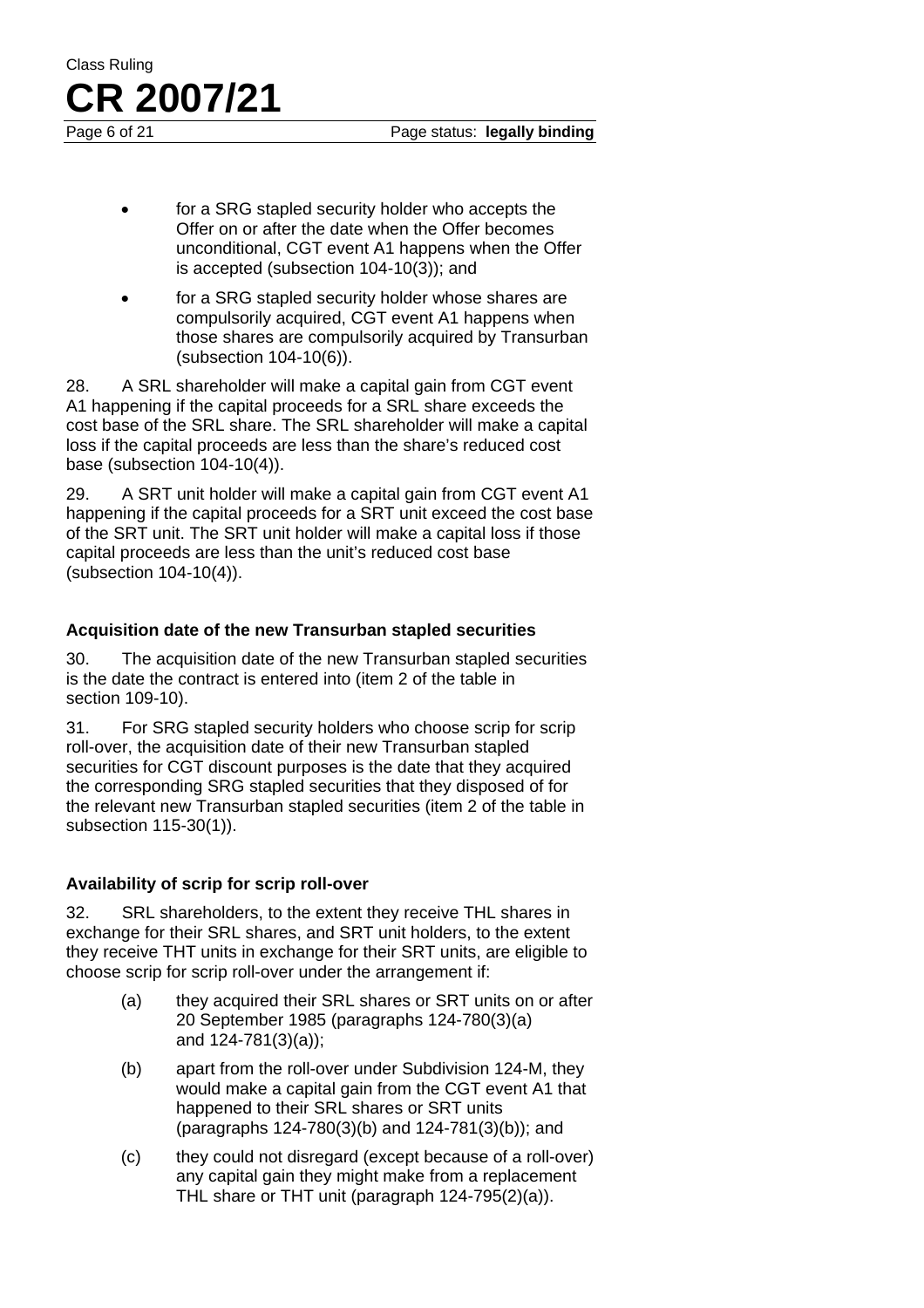Page status: **legally binding** Page 7 of 21

Class Ruling

#### **Consequences of scrip for scrip roll-over for SRL shareholders**

33. A SRL shareholder who receives THL shares and TIL shares and cash for the disposal of their SRL shares and chooses roll-over may disregard the capital gain from the disposal to the extent that the shareholder receives THL shares. The capital gain is not disregarded to the extent that the shareholder receives TIL shares and cash (if any) for the disposal of their SRL shares (subsection 124-790(1)).

34. The first element of the cost base of each THL share will be worked out as a portion of the cost base of the SRL share for which it will be exchanged after reducing that cost base by so much of it that is attributable to the TIL shares and the cash (if any) (subsections 124-785(2) and (3)). The first element of the reduced cost base will be calculated similarly (subsection 124-785(4)).

#### **Consequences of scrip for scrip roll-over for SRT unit holders**

35. A SRT unit holder who receives THT units and cash for the disposal of their SRT units and chooses roll-over may disregard the capital gain from the disposal to the extent that the unit holder receives THT units. The capital gain is not disregarded to the extent that the unit holder receives cash (if any) for the disposal of their SRT units (subsection 124-790(1)).

36. The first element of the cost base of each THT unit will be worked out as a portion of the cost base of the SRT unit for which it will be exchanged after reducing that cost base by so much of it that is attributable to the cash proceeds (if any) (subsections 124-785(2) and (3)). The first element of the reduced cost base will be calculated similarly (subsection 124-785(4)).

| <b>Commissioner of Taxation</b> |  |
|---------------------------------|--|
| 14 March 2007                   |  |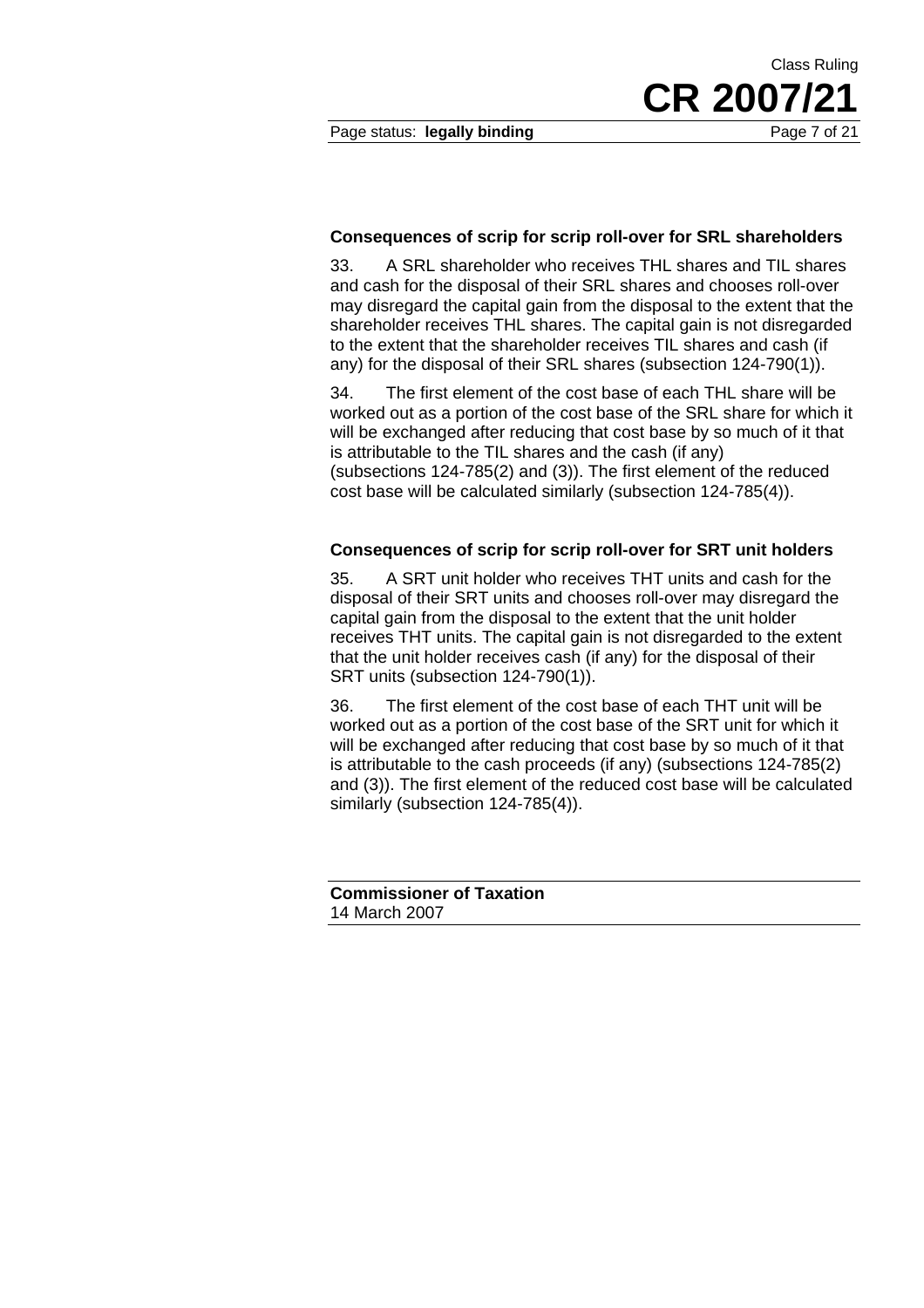Page 8 of 21 **Page status: not legally binding** 

## **Appendix 1 – Explanation**

Class Ruling

**CR 2007/21**

 $\bf{0}$ *This Appendix is provided as information to help you understand how the Commissioner's view has been reached. It does not form part of the binding public ruling.* 

#### **Disposal of SRL shares and SRT units**

37. CGT event A1 happens if there is a change in the ownership of an asset from one entity to another entity (section 104-10).

38. The time when CGT event A1 happens determines the income year in which any capital gain or loss is made and whether the CGT discount applies to any capital gain. The event happens when a contract to dispose of the asset is entered into, or if there is no contract, when the change of ownership occurs (subsection 104-10(3)).

39. The Offer is subject to fulfilling a number of conditions. For SRG stapled security holders who accept the Offer prior to the Offer becoming unconditional, the contract date is the date the Offer becomes unconditional. For SRG stapled security holders who accept the Offer on or after the date the Offer becomes unconditional, the contract becomes effective when they accept the Offer (subsections 104-10(1), 104-10(2) and 104-10(3)).

40. SRG stapled security holders whose SRL shares and SRT units are compulsorily acquired are considered to have disposed of their SRL shares and SRT units when the compulsory acquisition is completed in accordance with the *Corporations Act 2001* (paragraph 104-10(6)(d) of the ITAA 1997).

41. The time of the CGT event A1 is also relevant in determining the capital proceeds received for each SRL share or each SRT unit. The capital proceeds from a CGT event are the money and market value of any property received or entitled to be received, worked out at the time the CGT event happens (subsection 116-20(1)).

42. SRG stapled security holders must therefore determine the market value of a THL share, TIL share and THT unit at the time they dispose of their SRL shares and SRT units. The Commissioner will accept as the market value of the stapled securities the closing price of a Transurban stapled security on the Australian Stock Exchange (ASX) on the date that the SRG stapled security holders disposed of their SRL shares and SRT units provided that the closing price does not vary by more than 5% from either the minimum or maximum traded price over the course of the day. If the closing price does vary by more than 5% the Commissioner will accept the volume-weighted average price (VWAP) for the stapled securities over the day as representing the market value of the Transurban stapled security for that day and allocate this amount between the SRL shares and SRT units. Transurban has advised that it can provide information to SRG stapled security holders to assist with this allocation process.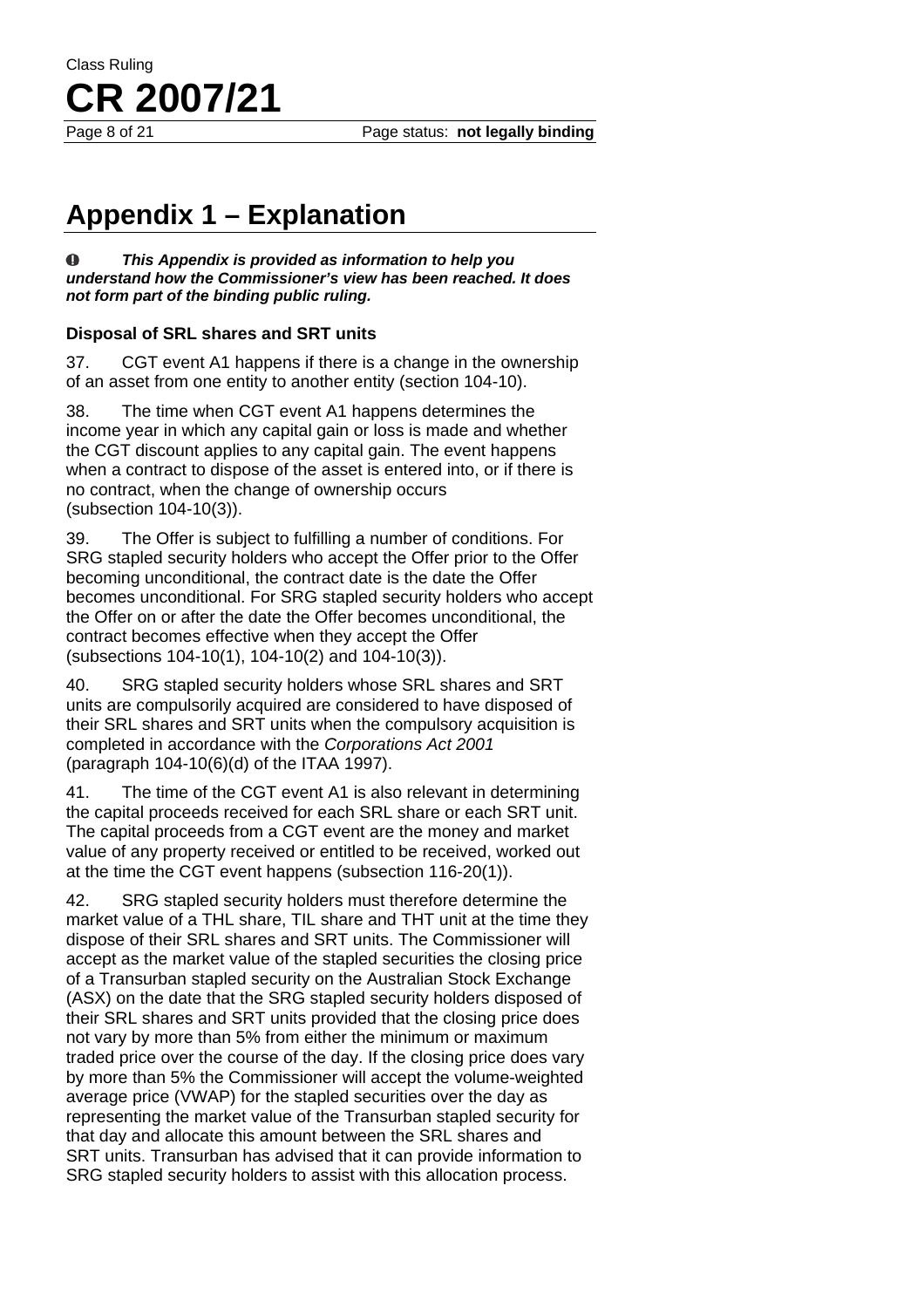Class Ruling

#### **Acquisition date of the new Transurban stapled securities**

43. The acquisition date of the new Transurban stapled securities is the date they are issued to each SRG stapled security holder (this is the same date as the contract is entered into (see paragraph 27 of this Ruling) (section 109-10).

44. For SRG stapled security holders who choose scrip for scrip roll-over, the acquisition date of their new Transurban stapled securities for CGT discount purposes is the date that they acquired their original SRG stapled securities which were disposed of in exchange for the relevant new Transurban stapled securities (item 2 of the table in subsection 115-30(1)).

#### **Availability of scrip for scrip roll-over for SRL shareholder**

45. Where scrip for scrip roll-over is chosen in respect of the capital gain arising on the disposal of the SRL shares, the capital gain from the disposal will be disregarded to the extent that the SRL shareholder receives THL shares.

46. If the SRL shareholder chooses roll-over, the cost base of each THL share is worked out by reasonably attributing to it a proportion of the cost base of the SRL share for which it will be exchanged and for which roll-over will be obtained.

#### **Availability of scrip for scrip roll-over for SRT unit holders**

47. Where scrip for scrip roll-over is chosen in respect of the capital gain arising on the disposal of the SRT units, the capital gain from the disposal will be disregarded to the extent that the SRT unit holder receives THT units.

48. If the SRT unit holder chooses roll-over, the cost base of each THT unit is worked out by reasonably attributing to it a proportion of the cost base of the SRT unit for which it will be exchanged and for which roll-over will be obtained.

#### **Requirements for scrip for scrip roll-over – Subdivision 124-M**

49. Subdivision 124-M contains a number of conditions for, and exceptions to, the eligibility of a SRG stapled security holder to choose scrip for scrip roll-over.

#### **Share for share exchange**

50. The main conditions that are relevant to the Scheme that is the subject of this Ruling are:

> (a) shares are exchanged for shares in another company (subparagraph 124-780(1)(a)(i));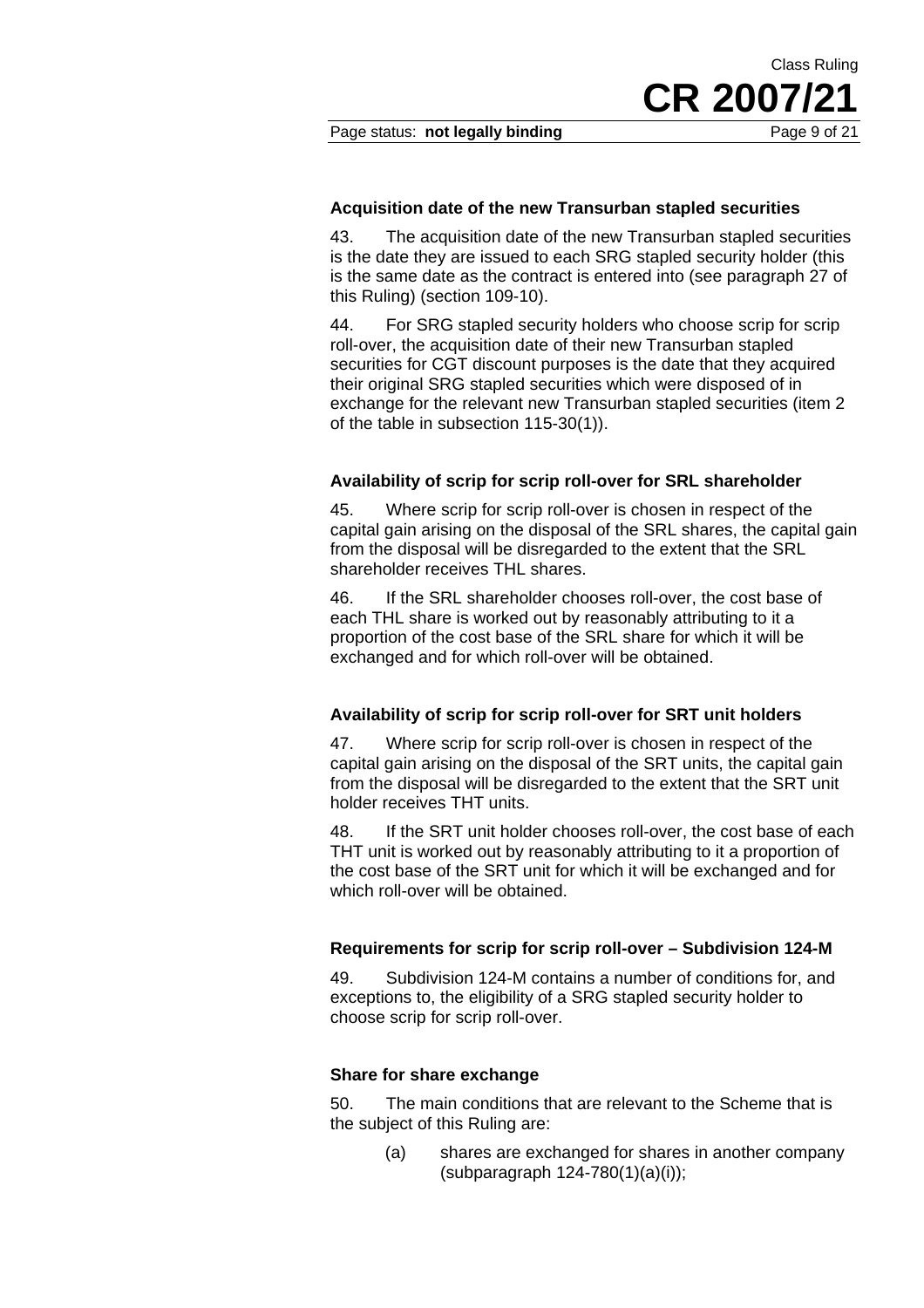

Page 10 of 21 **Page status: not legally binding** 

- (b) the exchange occurs as part of a single arrangement (paragraph 124-780(1)(b));
- (c) conditions for roll-over are satisfied (paragraph 124-780(1)(c)); and
- (d) further conditions are not applicable (subsection 124-780(4)).

#### *Shares are exchanged for shares in another company*

51. Paragraph 124-780(1)(a) requires an entity (a SRG security holder) to exchange a share (a SRL share) in a company for a share in another company.

52. This requirement will be satisfied by a SRG security holder who will receive a share in THL and TIL as consideration for the disposal of their SRL shares under the Scheme.

#### *The exchange occurs as part of a single arrangement*

53. Paragraph 124-780(1)(b) requires that shares in an entity (SRL – the original entity) be exchanged in consequence of a single arrangement.

54. In the context of the scrip for scrip roll-over, the exchange of SRL shares for THL and TIL shares under the Scheme is considered to be a single arrangement. The single arrangement must also satisfy the following conditions set out below.

#### *(a) 80% ownership*

55. Paragraph 124-780(2)(a) requires that shares in an entity (SRL – the original entity) be exchanged in a single arrangement that results in another entity (THL – the acquiring entity) becoming the owner of 80% or more of the voting shares in the original entity (SRL).

56. One of the conditions precedent to the Scheme is that Transurban acquires at least 50.1% of the interests in SRG. Should Transurban acquire less than 50.1% of the ordinary shares in SRL, the proposed transaction will not go ahead and roll-over will not be relevant. Should Transurban acquire 50.1% or more, but less than 80% of the ordinary shares in SRL the transaction will proceed but scrip for scrip roll-over will be unavailable. Should Transurban acquire greater than 80% of the ordinary shares in SRL, this requirement will be satisfied. Each of these ordinary shares satisfies the definition of 'voting share' in subsection 995-1(1). If the Scheme is implemented, THL will become the sole owner of the voting shares in SRL.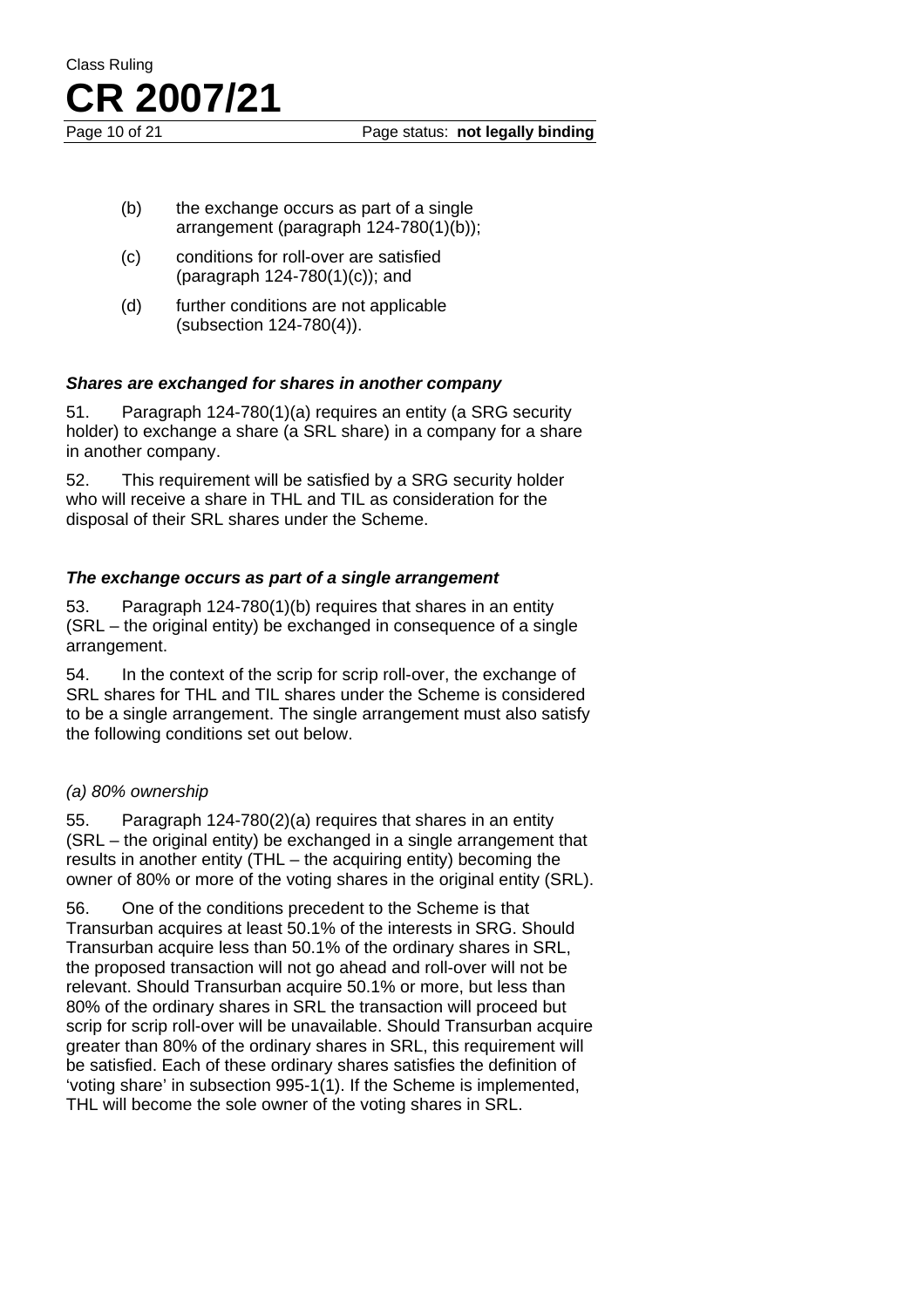#### Page status: **not legally binding** Page 11 of 21

#### *(b) All voting share owners participate*

57. Paragraph 124-780(2)(b) requires that the exchange of shares is in consequence of a single arrangement in which at least all owners of voting shares in the original entity (SRL) (apart from the acquiring entity or members of the acquiring entity's wholly-owned group) could participate.

58. This requirement will be satisfied because all the owners of shares in SRL will be entitled to participate in the Scheme, if approved by the shareholders.

#### *(c) Participation is on substantially the same terms*

59. Paragraph 124-780(2)(c) requires that the exchange is in consequence of a single arrangement in which participation is available on substantially the same terms for all owners of interests of a particular type in the original entity (SRL).

60. This requirement will be satisfied because the Scheme provides that all SRG stapled security holders will be entitled to participate in the Scheme on the same terms.

#### *Conditions for roll-over are satisfied*

61. Paragraph 124-780(1)(c) requires that the conditions for roll-over outlined in subsection 124-780(3) are met. These conditions must be met in relation to each SRL share for which scrip for scrip roll-over will be chosen.

62. The conditions in subsection 124-780(3) are set out in paragraphs 63 to 71 of this Ruling.

#### *(a) SRL shares are post-CGT shares*

63. Paragraph 124-780(3)(a) requires the original interest holder (a SRG stapled security holder) to have acquired its original interest (a SRL ordinary share) on or after 20 September 1985.

64. All SRL shares are post CGT assets (see paragraph 25 of this Ruling).

#### *(b) SRG stapled security holder would otherwise make a capital gain*

65. Paragraph 124-780(3)(b) requires that, apart from the roll-over, the original interest holder (a SRG stapled security holder) would make a capital gain from a CGT event happening in relation to its original interest (the SRL share).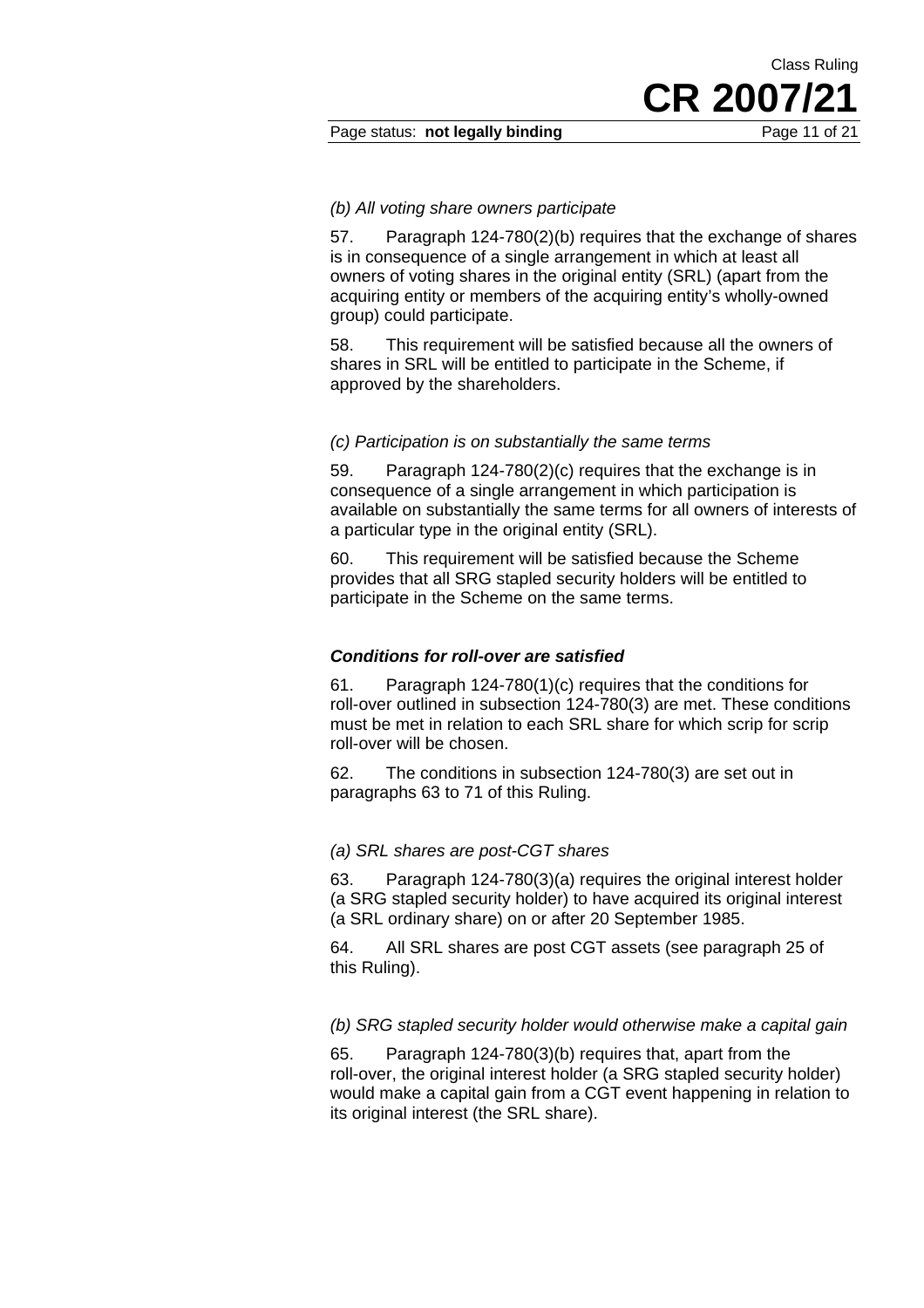66. As explained in paragraph 28 of this Ruling, a capital gain will be made on the disposal of a SRL share if the capital proceeds from the disposal of that share are more than its cost base. Therefore whether this condition is met will depend on the individual circumstances of the SRG stapled security holder.

#### *(c) SRG stapled security holder receives an interest in the group acquiring their original share*

67. Paragraph 124-780(3)(c) requires that the replacement interest is in the acquiring entity (THL), or the ultimate holding company of the wholly owned group which includes the acquiring entity.

68. This requirement will be satisfied as the SRG stapled security holders will receive shares in THL, the acquiring entity.

*(d) SRG stapled security holder must choose to obtain scrip for scrip roll-over* 

69. Paragraph 124-780(3)(d) requires that the original interest holder (SRG stapled security holder) chooses the roll-over, or if section 124-782 applies to it for the Scheme, it and the replacement entity jointly choose to obtain the roll-over.

70. Section 124-782 has no application in the circumstances of the Scheme since there are no significant stakeholders or common stakeholders under the arrangement.

71. Subject to their eligibility (see paragraph 32 of this Ruling), whether a SRG stapled security holder chooses to obtain roll-over in relation to the disposal of a SRL share is a question of fact for each SRG stapled security holder.

#### *Further conditions are not applicable*

72. Subsection 124-780(4) provides that the additional requirements in subsection 124-780(5) must be satisfied if the original interest holder (a SRG stapled security holder) and the acquiring entity (THL) did not deal with each other at arm's length and:

- (a) neither the original entity (SRL) nor the replacement entity (THL) had at least 300 members just before the arrangement started (paragraph 124-780(4)(a)); or
- (b) the original interest holder, the original entity and the acquiring entity (THL) were all members of the same linked group just before the arrangement started (paragraph 124-780(4)(b)).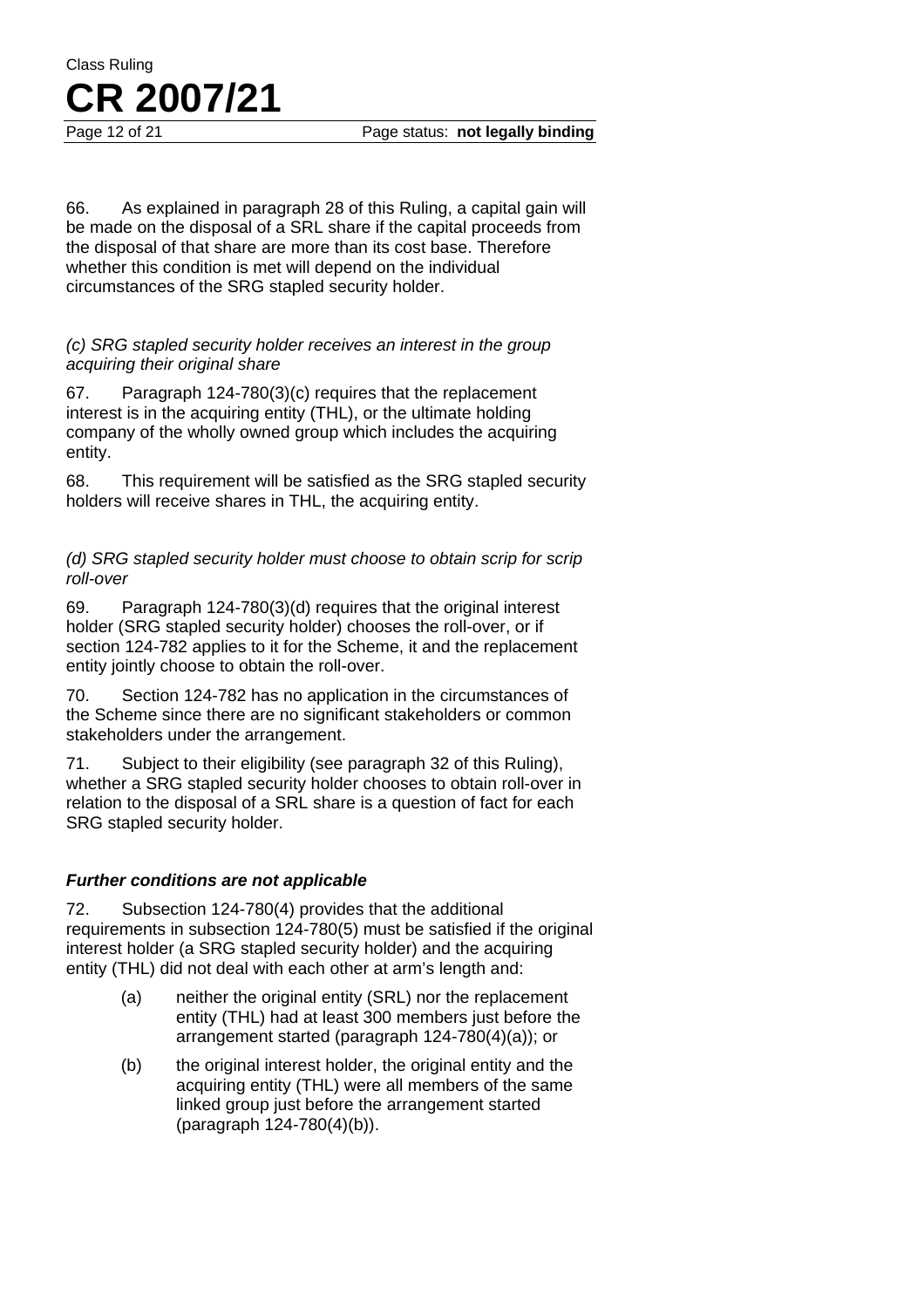Page status: **not legally binding** Page 13 of 21

**CR 2007/21**

Class Ruling

73. Paragraph 124-780(4)(a) will not apply because SRL will have at least 300 members just before the arrangement starts. Paragraph 124-780(4)(b) does not apply as SRL and THL will not be members of the same linked group just before the arrangement commences.

#### **Unit for unit exchange**

74. The main conditions that are relevant to the Scheme that is the subject of this Ruling are:

- (a) units are exchanged for units in another trust (subparagraph 124-781(1)(a)(i));
- (b) fixed entitlements (paragraph  $124-781(1)(b)$ );
- (c) the exchange occurs under an arrangement (paragraph 124-781(2)(a));
- (d) conditions for roll-over are satisfied (paragraph 124-781(1)(c)); and
- (e) further conditions are not applicable (subsection 124-781(4)).

#### *Units are exchanged for units in another trust*

75. Subparagraph 124-781(1)(a)(i) requires an entity (a SRG security holder) to exchange a unit (a SRT unit) in a trust for a unit in another trust.

76. This requirement will be satisfied by a SRG security holder who will receive a unit in THT as consideration for the disposal of their SRT units under the scheme.

#### *Fixed entitlements*

77. Paragraph 124-781(1)(b) requires that entities have fixed entitlements to all of the income and capital of the original entity (SRT) and the acquiring entity (THT).

- 78. Having regard to:
	- (a) all of the documents and any other material referred to in paragraph 13 of this Ruling; and
	- (b) all the facts comprising the arrangement as described in paragraphs 14 to 25 of the Ruling,

it is considered that, for the purposes of paragraph 124-781(1)(b), there are fixed entitlements to all of the income and capital of SRT and of THT immediately before, during and immediately after the arrangement that is the subject of this Ruling. The scheme must also satisfy the conditions set out in the following paragraphs of this Ruling.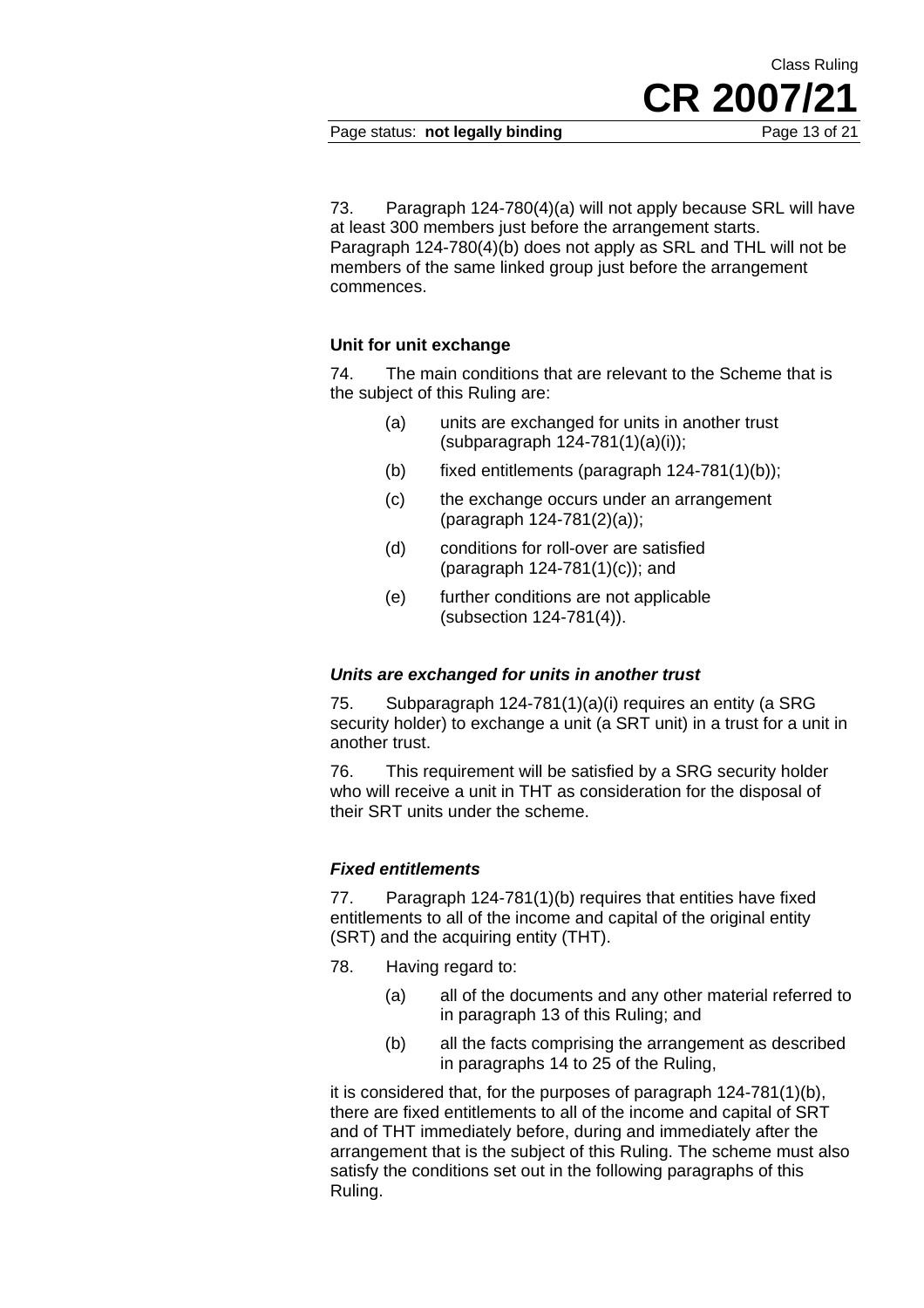Page 14 of 21 **Page status: not legally binding** 

#### *The exchange occurs under an arrangement*

#### *(a) 80% ownership*

79. Paragraph 124-781(2)(a) requires that units in an entity (SRT – the original entity) be exchanged in a single arrangement that results in another entity (THT – the acquiring entity) becoming the owner of 80% or more of the voting units in the original entity (SRT).

80. One of the conditions precedent to the Scheme is that Transurban acquires at least 50.1% of the interests in SRG. Should Transurban acquire less than 50.1% of the units in SRT, the proposed transaction will not go ahead and roll-over will not be relevant. Should Transurban acquire 50.1% or more, but less than 80% of the units in SRT the transaction will proceed but scrip for scrip roll-over will be unavailable. Should Transurban acquire greater than 80% or more of the units in SRT, this requirement will be satisfied. Each of these units satisfies the definition of 'trust voting interest' in subsection 995-1(1). If the Scheme is implemented, THT will become the sole owner of the trust voting interest in SRT.

#### *(b) All voting units owners participate*

81. Paragraph 124-781(2)(b) requires that the exchange of units is in consequence of a single arrangement in which at least all owners of voting units in the original entity (SRT) (apart from the acquiring entity or members of the acquiring entity's wholly-owned group) could participate.

82. This requirement will be satisfied because all the owners of units in SRT will be entitled to participate in the Scheme, if approved by the unit holders.

#### *(c) Participation is on substantially the same terms*

83. Paragraph 124-781(2)(c) requires that the exchange is in consequence of a single arrangement in which participation is available on substantially the same terms for all owners of interests of a particular type in the original entity (SRT).

84. This requirement will be satisfied because the Scheme provides that all SRG stapled security holders will be entitled to participate in the Scheme on the same terms.

#### *Conditions for roll-over are satisfied*

85. Paragraph 124-781(1)(d) requires that the conditions for roll-over outlined in subsection 124-781(3) be met. These conditions must be met in relation to each SRT unit for which scrip for scrip roll-over will be chosen.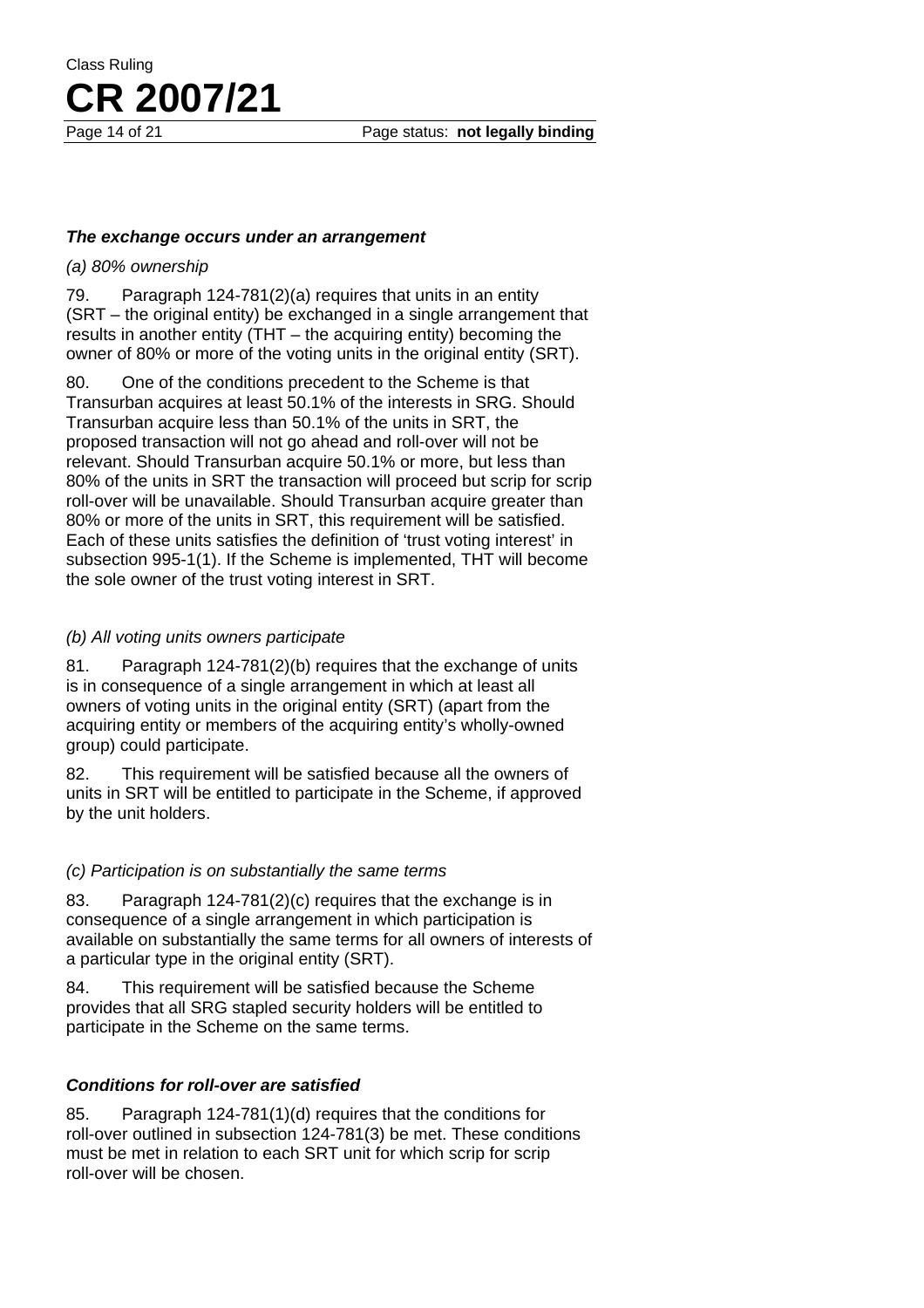Page status: **not legally binding** Page 15 of 21

**CR 2007/21**

Class Ruling

86. The conditions in subsection 124-781(3) are set out in paragraphs 87 to 93 of this Ruling.

#### *(a) SRT units are post-CGT units*

87. Paragraph 124-781(3)(a) requires the original interest holder (a SRG stapled security holder) to have acquired its original interest (a SRT unit) on or after 20 September 1985.

88. All SRT units are post CGT assets (see paragraph 25 of this Ruling).

#### *(b) SRG stapled security holder would otherwise make a capital gain*

89. Paragraph 124-781(3)(b) requires that, apart from the roll-over, the original interest holder (a SRG stapled security holder) would make a capital gain from a CGT event happening in relation to its original interest (the SRT unit).

90. As explained in paragraph 28 of this Ruling, a capital gain will be made on the disposal of a SRT unit if the capital proceeds from the disposal of that unit are more than its cost base. Therefore whether this condition is met will depend on the individual circumstances of the SRG stapled security holder.

#### *(c) SRG stapled security holder must choose to obtain scrip for scrip roll-over*

91. Paragraph 124-781(3)(c) requires that the original interest holder (SRG stapled security holder) chooses the roll-over, or if section 124-782 applies to it for the Scheme, it and the replacement entity jointly choose to obtain the roll-over.

92. Section 124-782 has no application in the circumstances of the Scheme since there are no significant stakeholders or common stakeholders under the arrangement.

93. Subject to their eligibility (see paragraph 32 of this Ruling), whether a SRG stapled security holder chooses to obtain roll-over in relation to the disposal of a SRT units is a question of fact for each SRG stapled security holder.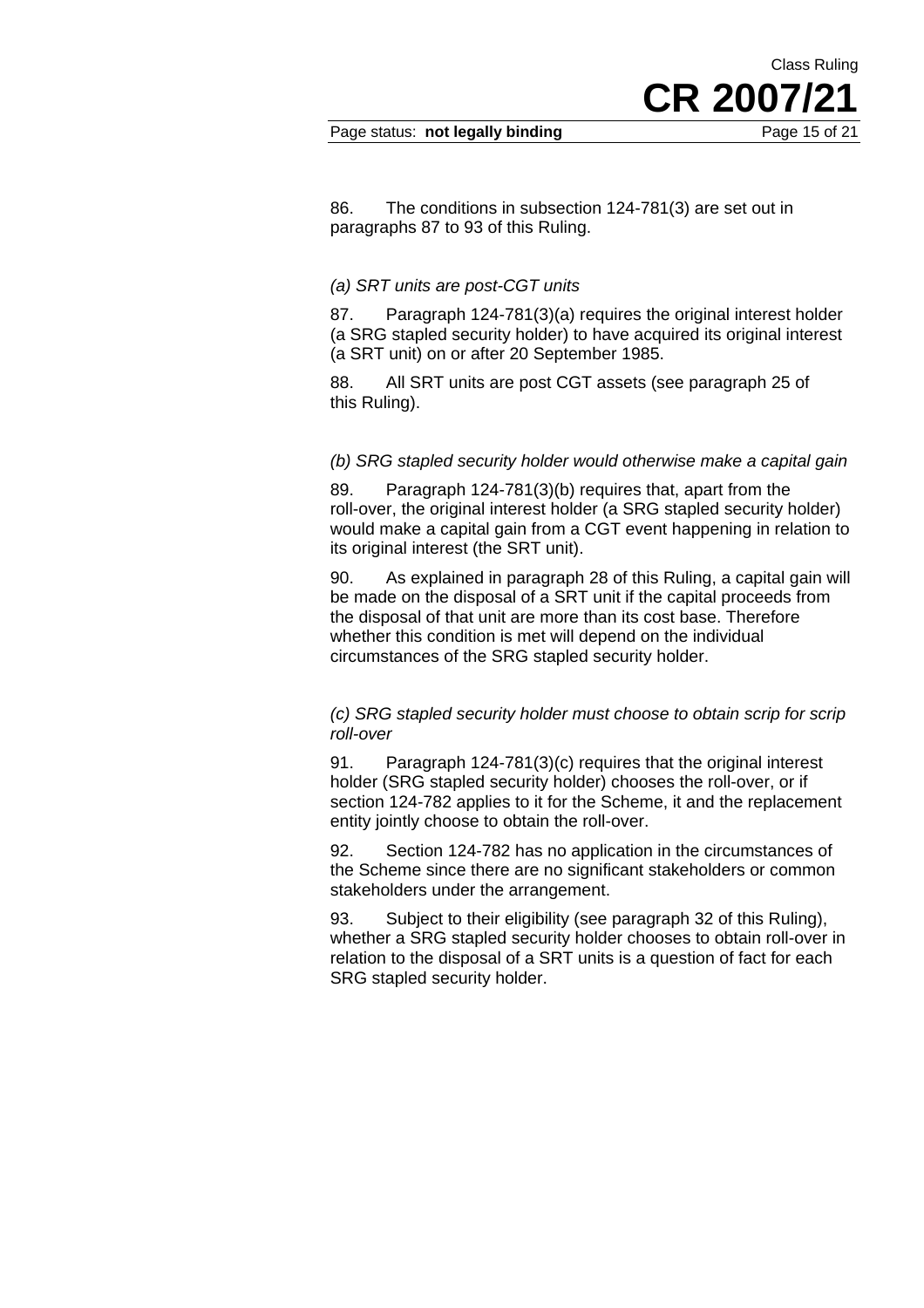Page 16 of 21 **Page status: not legally binding** 

#### *Further conditions are not applicable*

94. Subsection 124-781(4) provides that the additional requirements must be satisfied if the original interest holder (a SRT unit holder) and the trustee of the acquiring entity (THT) did not deal with each other at arm's length, and neither the original entity nor the acquiring entity had at least 300 beneficiaries just before the arrangement started and:

- (a) the market value of the original interest holder's capital proceeds for the exchange must be at least substantially the same as the market value of its original interest; and
- (b) the replacement interest must carry the same kind of rights and obligations as those attached to the original interest.

95. Subsection 124-781(4) will not apply because SRT and THT will have at least 300 beneficiaries just before the arrangement starts.

#### **Share for share exchange and unit for unit exchange**

#### *Exceptions to obtaining scrip for scrip roll-over are not applicable*

96. Section 124-795 contains a number of exceptions where scrip for scrip roll-over cannot be chosen. Paragraphs 97 to 104 of this Ruling set out why these exceptions are not applicable.

#### *(a) SRG stapled security holders are residents of Australia*

97. Subsection 124-795(1) provides that roll-over is not available if the original interest holder (a SRG stapled security holder) is a foreign resident and the replacement entity is not an Australian resident.

98. The class of entities to whom the Ruling applies is limited to SRG stapled security holders who are residents of Australia at the time of the implementation of the Scheme. As a consequence, the exception in subsection 124-795(1) will not apply to limit the Ruling in this regard.

#### *(b) A capital gain cannot (apart from the roll-over) be otherwise disregarded*

99. Paragraph 124-795(2)(a) provides that the roll-over is not available if any capital gain the original interest holder (a SRG stapled security holder) might make from their replacement interest (a THL and TIL share and a THT unit) would be disregarded.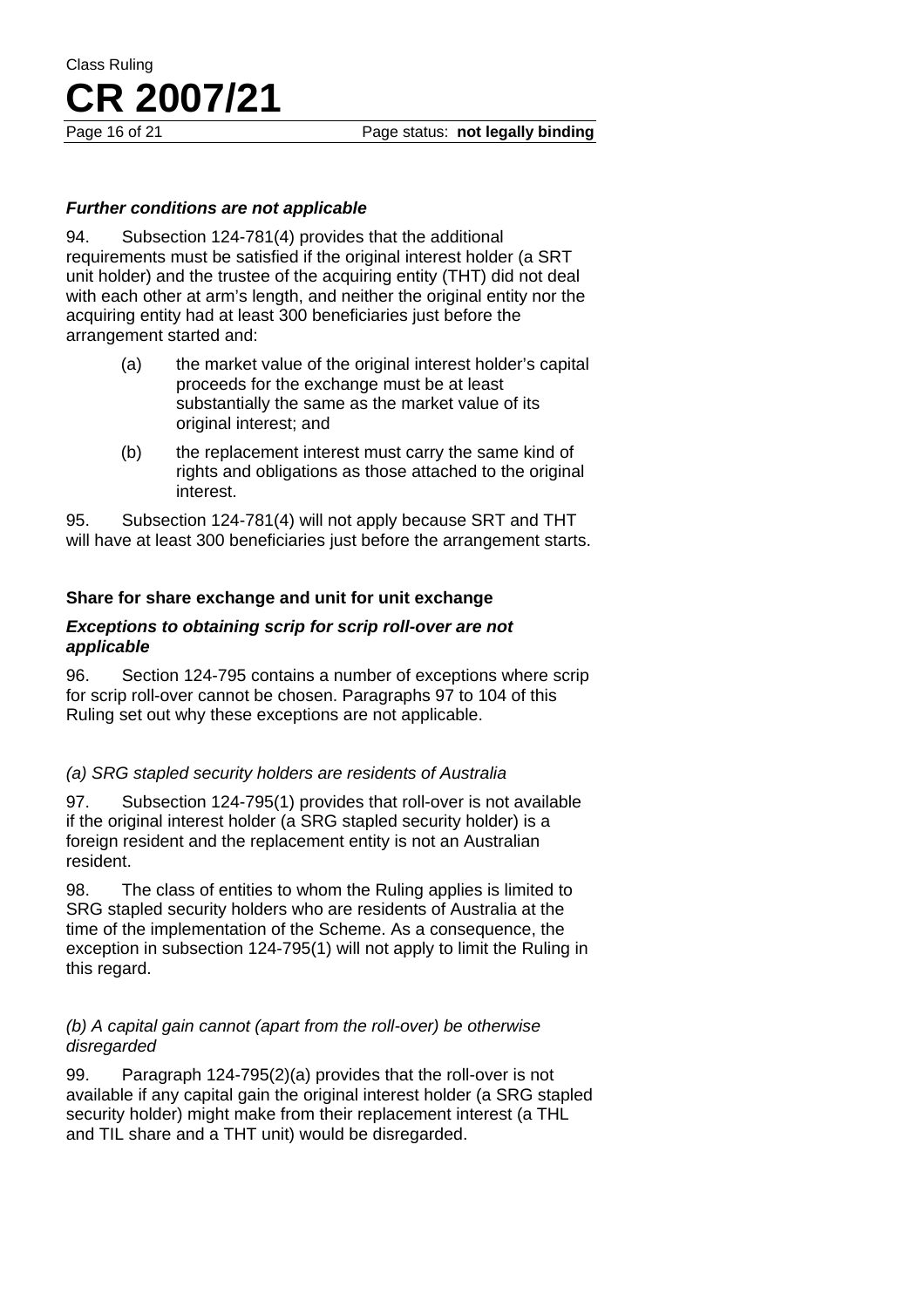100. Whether the capital gain arising because of the disposal of a SRL share or a SRT unit will be disregarded under another provision of the ITAA 1997 (for example, the SRL shares or SRT units are trading stock held by the SRG stapled security holder) is a question of fact for each SRG stapled security holder. Paragraph 3(b) or (c) of this Ruling limits the application of this Ruling in this regard.

#### *(c) Acquiring entities are not foreign residents*

101. Paragraph 124-795(2)(b) provides that roll-over is not available if the original interest holder (a SRG stapled security holder) and the acquiring entities (THL and THT) are members of the same wholly-owned group just before the original interest holder stops owning their original interest (a SRG stapled security) and the acquiring entities (THL and THT) are foreign residents.

102. This exception will not apply as the SRG stapled security holders and THL and THT will not be members of the same wholly-owned group just before the Scheme is implemented. In addition, THL and THT are not foreign residents.

#### *(d) No roll-over is available under either Division 122 or Subdivision 124-G*

103. Subsection 124-795(3) provides that scrip for scrip roll-over is not available if a roll-over can be chosen under Division 122 or Subdivision 124-G.

104. This exception will not apply as the circumstances of the Scheme are such that a roll-over in Division 122 or Subdivision 124-G is not available.

#### **Consequences of roll-over**

105. Scrip for scrip roll-over enables a shareholder or unit holder to disregard all or part of a capital gain from a share or unit that is disposed of as part of a corporate takeover or merger if the shareholder or unit holder receives a replacement share or unit in exchange. The cost base of the replacement share or unit is determined by apportioning on a reasonable basis the cost base of the original share or unit which is exchanged for it (subsections 124-785(2) and 124-785(3)).

106. If the only capital proceeds the shareholder or unit holder receives are replacement shares or replacement units, respectively, the capital gain is disregarded completely (subsection 124-785(1)). All of the cost base of the original shares and units can be allocated to the replacement shares or units (subsection 124-785(2)).

Class Ruling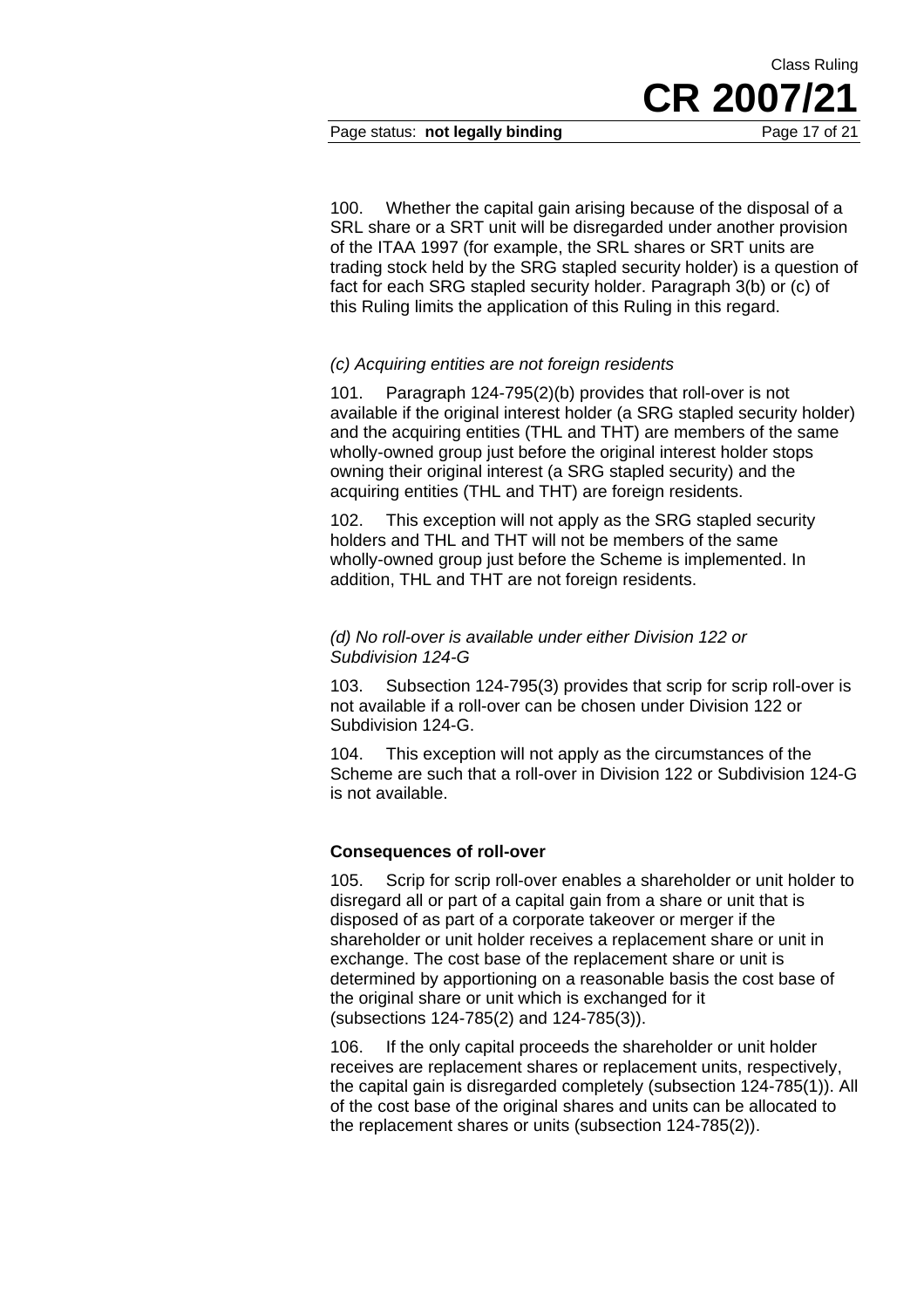Page 18 of 21 **Page status: not legally binding** 

107. If the shareholder or unit holder receives other capital proceeds as well as the replacement shares or replacement units, the capital gain is disregarded in part (subsection 124-790(1)). Only a portion of the cost base of the original share or original unit can be allocated to the replacement shares or replacement units (subsections 124-785(2), 124-785(3) and 124-785(4)).

#### **Consequences of scrip for scrip roll-over for SRL shareholders**

108. A SRL shareholder who will receive THL shares, TIL shares and cash for the disposal of their SRL shares can choose only a partial roll-over. Roll-over will not be available to the extent that the capital gain is attributable to the TIL shares and cash (ineligible proceeds) received (subsection 124-790(1)).

109. In calculating the capital gain attributable to their ineligible proceeds, a SRL shareholder should deduct from those proceeds a reasonable portion of the cost base of their SRL share (just before its disposal) (subsection 124-790(2)).

110. In making a reasonable apportionment of the cost base of a SRL share, it is appropriate for a shareholder to consider the value of the ineligible proceeds (the TIL share and cash) compared with the value of the THL shares on the date that CGT event A1 happened to their SRL share.

111. The cost base of the SRL shares, reduced by that portion that is taken into account in working out the capital gain in respect of the ineligible proceeds, will form the first element of the cost base of the THL shares (subsections 124-785(2) and (3)).

#### **Consequences of scrip for scrip roll-over for SRT unit holders**

112. A SRT unit holder who will receive THT units and cash for the disposal of their SRT units can choose only a partial roll-over. Roll-over will not be available to the extent that the capital gain is attributable to the cash (ineligible proceeds) received (subsection 124-790(1)).

113. In calculating the capital gain attributable to their ineligible proceeds, a SRT unit holder should deduct from those proceeds a reasonable portion of the cost base of their SRT unit (just before its disposal) (subsection 124-790(2)).

114. In making a reasonable apportionment of the cost base of a SRT unit, it is appropriate for a shareholder to consider the value of the ineligible proceeds (the amount of cash) compared with the value of the THT units on the date that CGT event A1 happened to their SRT unit.

115. The cost base of the SRT units, reduced by that portion that is taken into account in working out the capital gain in respect of the ineligible proceeds, will form the first element of the cost base of the THT units (subsections 124-785(2) and (3)).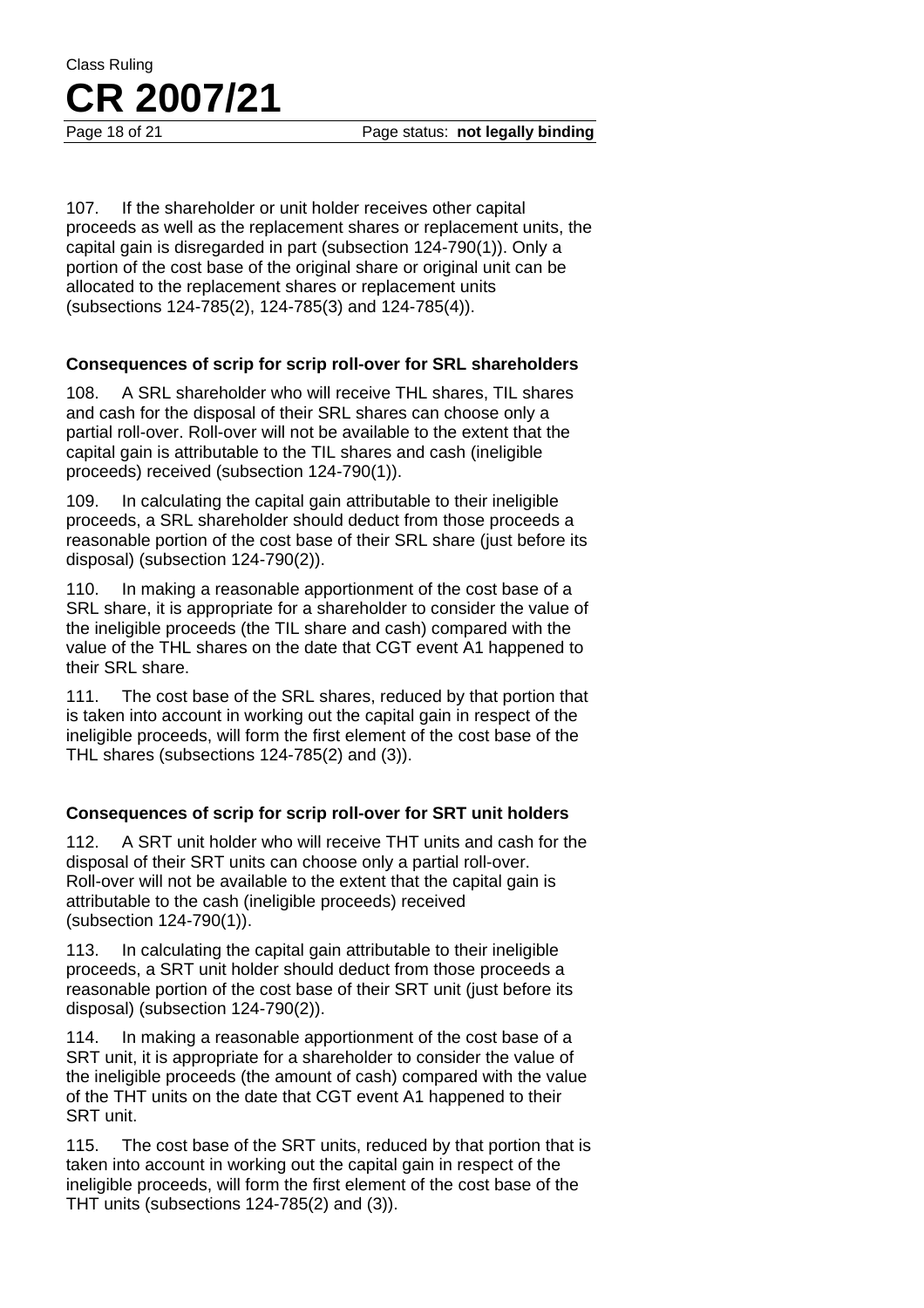Page status: not legally binding

CR 2007/21

Class Ruling

### **Appendix 2 – Detailed contents list**

| 116.<br>The following is a detailed contents list for this Ruling:     |                |  |
|------------------------------------------------------------------------|----------------|--|
|                                                                        | Paragraph      |  |
| What this Ruling is about                                              | 1              |  |
| Relevant provision(s)                                                  | $\overline{2}$ |  |
| Class of entities                                                      | 3              |  |
| Qualifications                                                         | 4              |  |
| Date of effect<br>8                                                    |                |  |
| <b>Scheme</b>                                                          | 13             |  |
| 14<br>Details of the takeover offer                                    |                |  |
| Completion of the Offer                                                | 21             |  |
| Other aspects of the Offer                                             | 24             |  |
| <b>Ruling</b>                                                          | 26             |  |
| Disposal of SRL shares and SRT units                                   | 26             |  |
| Acquisition date of the new Transurban stapled securities              | 30             |  |
| Availability of scrip for scrip roll-over                              | 32             |  |
| Consequences of scrip for scrip roll-over for SRL shareholders         | 33             |  |
| Consequences of scrip for scrip roll-over for SRT unit holders         | 35             |  |
| <b>Appendix 1 – Explanation</b>                                        |                |  |
| Disposal of SRL shares and SRT units                                   | 37             |  |
| Acquisition date of the new Transurban stapled securities              | 43             |  |
| Availability of scrip for scrip roll-over for SRL shareholders<br>45   |                |  |
| Availability of scrip for scrip roll-over for SRT unit holders         | 47             |  |
| Requirement for scrip for scrip rollover - Subdivision 124-M           | 49             |  |
| Share for share exchange                                               | 50             |  |
| Shares are exchanged for shares in another company                     | 51             |  |
| The exchange occurs as part of a single arrangement                    | 53             |  |
| (a) 80% ownership                                                      | 55             |  |
| (b) All voting share owners participate                                | 57             |  |
| (c) Participation is on substantially the same terms                   | 59             |  |
| Conditions for roll-over are satisfied                                 | 61             |  |
| (a) SRL shares are post-CGT shares                                     | 63             |  |
| (b) SRG stapled security holder would otherwise<br>make a capital gain | 65             |  |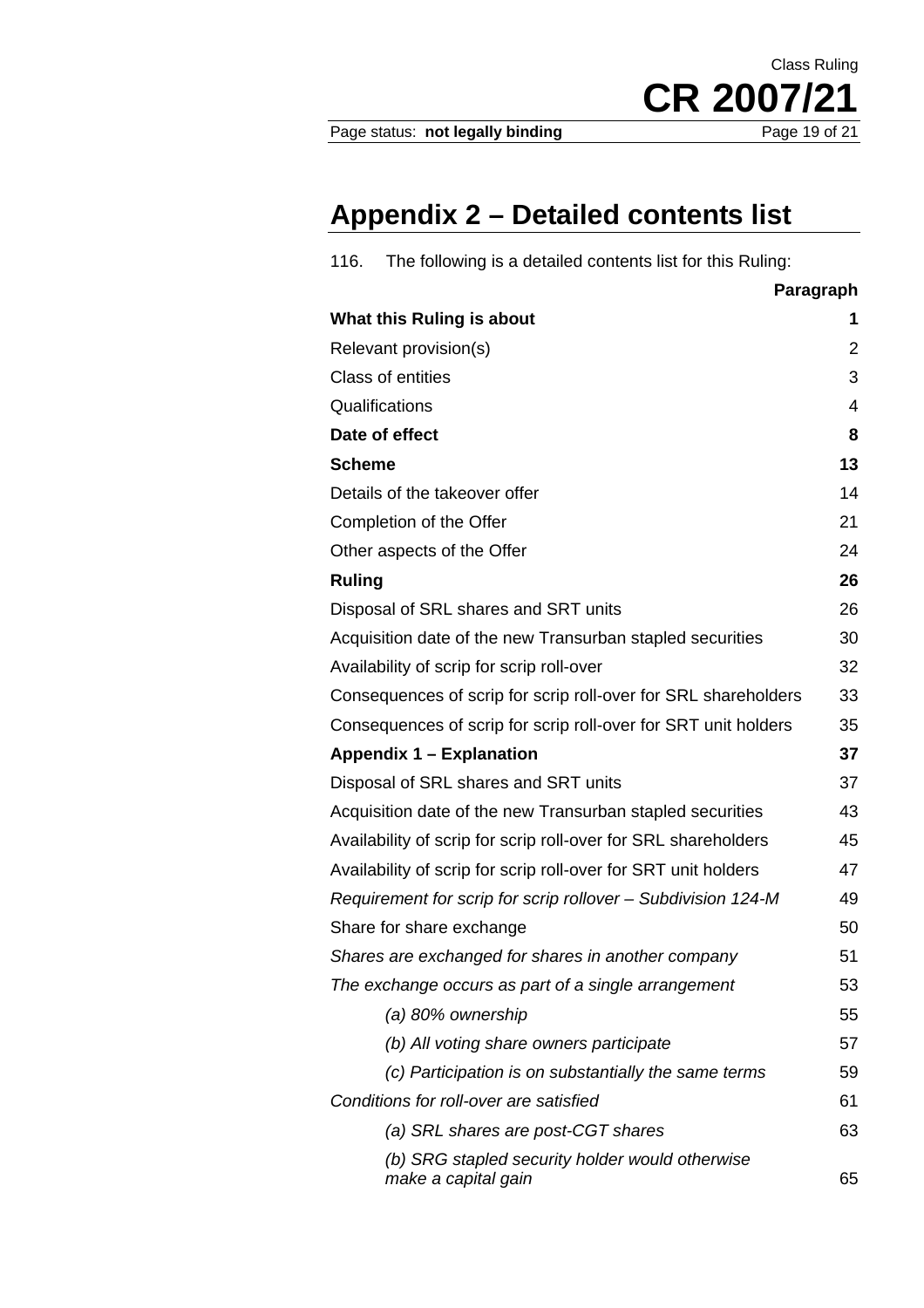Page status: **not legally binding** 

| (c) SRG stapled security holder receives an interest<br>in the group acquiring their original share | 67  |
|-----------------------------------------------------------------------------------------------------|-----|
| (d) SRG stapled security holder must choose to<br>obtain scrip for scrip rollover                   | 69  |
| Further conditions are not applicable                                                               |     |
| Unit for unit exchange                                                                              | 74  |
| Units are exchanged for units in another trust                                                      |     |
| <b>Fixed entitlements</b>                                                                           |     |
| The exchange occurs under an arrangement                                                            |     |
| (a) 80% ownership                                                                                   | 79  |
| (b) All voting unit owners participate                                                              | 81  |
| (c) Participation is on substantially the same terms                                                | 83  |
| Conditions for roll-over are satisfied                                                              | 85  |
| (a) SRT units are post CGT assets                                                                   | 87  |
| (b) SRG stapled security holder would otherwise<br>make a capital gain                              | 89  |
| (c) SRG stapled security holder must choose to<br>obtain scrip for scrip roll-over                  | 91  |
| Further conditions are not applicable                                                               |     |
| Share for share exchange and unit for unit exchange                                                 |     |
| Exceptions to obtaining scrip for scrip roll-over are<br>not applicable                             |     |
| (a) SRG stapled security holders are residents<br>of Australia                                      | 97  |
| (b) A capital gain cannot (apart from the roll-over)<br>be otherwise disregarded                    | 99  |
| (c) Acquiring entities are not foreign residents                                                    | 101 |
| (d) No roll-over is available under either Division 122<br>or Subdivision 124-G                     | 103 |
| Consequences of roll-over                                                                           |     |
| Consequences of scrip for scrip roll-over for SRL shareholders                                      |     |
| Consequences of scrip for scrip roll-over for SRT unit holders                                      |     |
| Appendix 2 - Detailed contents list                                                                 |     |